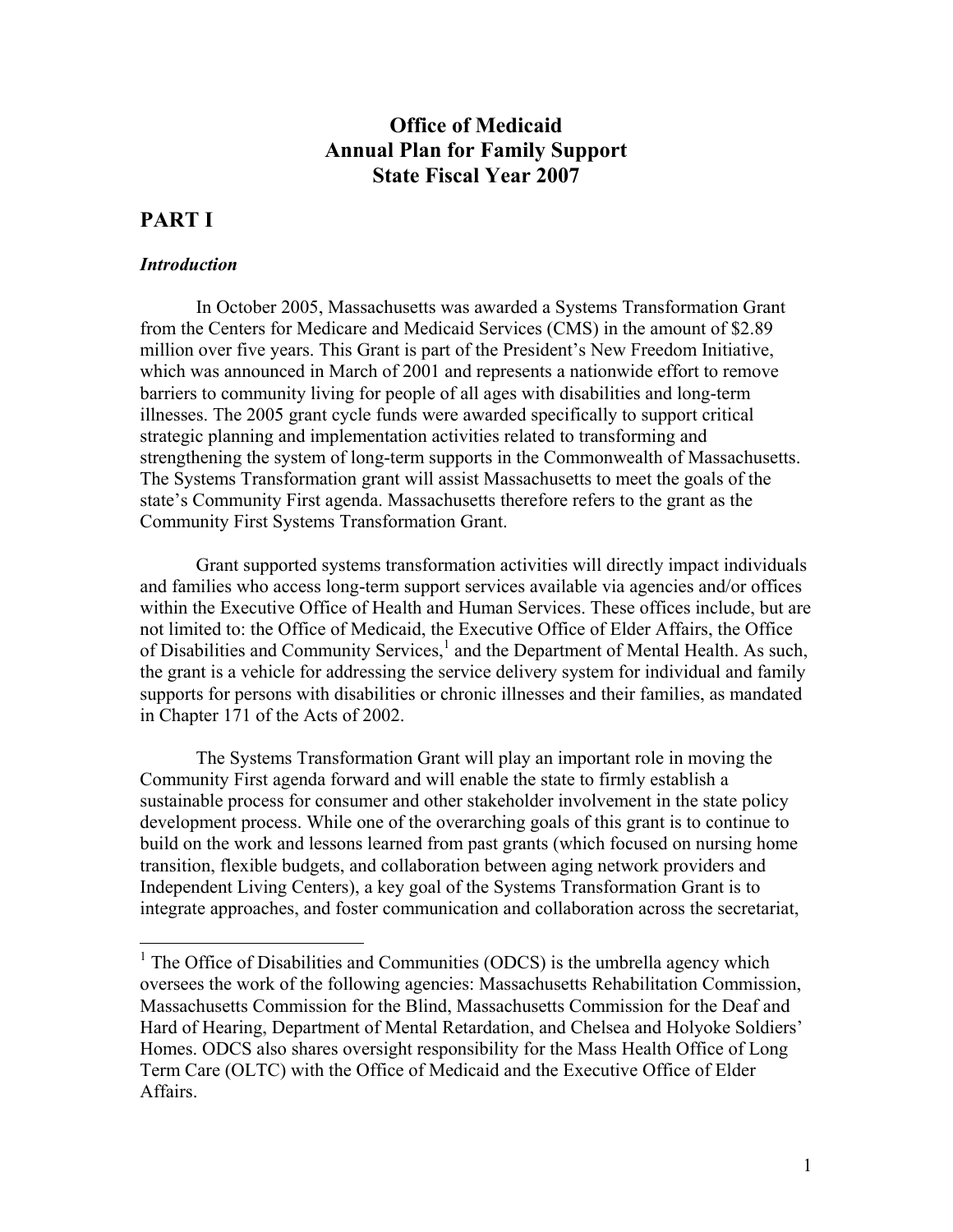specifically around services for individuals of all ages with disabilities and long-term illnesses.

Systems Transformation Grant activities focus on the three topic areas of diversion, housing, and quality. Planning and implementation activities in these three areas aim to lifting remaining barriers to community living by:

- 1. Developing diversion options and alternative financing to promote community living by:
	- Targeting individuals with high cost services and high unmet needs to more effectively manage delivery of long-term supports to promote transition and successful living in the community
	- Developing more effective payment methodologies to promote nursing facility diversion and transition from institutions back to community settings
- 2. Coordinating long-term supports with affordable and accessible housing by:
	- Improving coordination of long-term supports with affordable housing by placing housing support functions in community agencies and assessing housing needs as part of individual service planning
	- Increasing access to affordable housing with long-term supports through Mass Access Housing Registry, education and outreach about home modifications, retrofitting existing housing, and strategies for home purchase and rental
- 3. Establishing comprehensive quality management systems by:
	- Developing comprehensive quality management strategy
	- Developing and disseminating quality management reports to all stakeholders
	- Evaluating quality management strategy

Each of these key focus areas of the grant has a subcommittee charged with driving the work laid out in a topic-specific strategic plan. The strategic plans were developed collaboratively with the state and stakeholder partners in each subcommittee and approved by agency executive leadership. Each subcommittee is co-facilitated by an experienced consultant and consumer representative. Committee membership consists of stakeholders, including but not limited to: consumers, advocates, legislative representatives, community-based providers, and facility-based providers. Subcommittees range in size from 26-36 participants and will continue to meet throughout the life of the grant, in order to carry out, oversee, and/or advise activities of the Systems Transformation Grant. The composition and role of the subcommittees speak directly to Section 1(b)(1) of Chapter 171. To date, there have been a number of actions that have been accomplished as a direct result of open communication and the synthesis of ideas, common goals, and mission of the Systems Transformation Grant Subcommittees.

### *Systems Transformation Grant Implementation of Individual and Family Supports Plan*

The Systems Transformation Grant establishes an overarching approach to creating and facilitating many of the goals outlined in Chapter 171 of the Acts of 2002. The Office of Medicaid herein will outline how the grant and the activities of the grant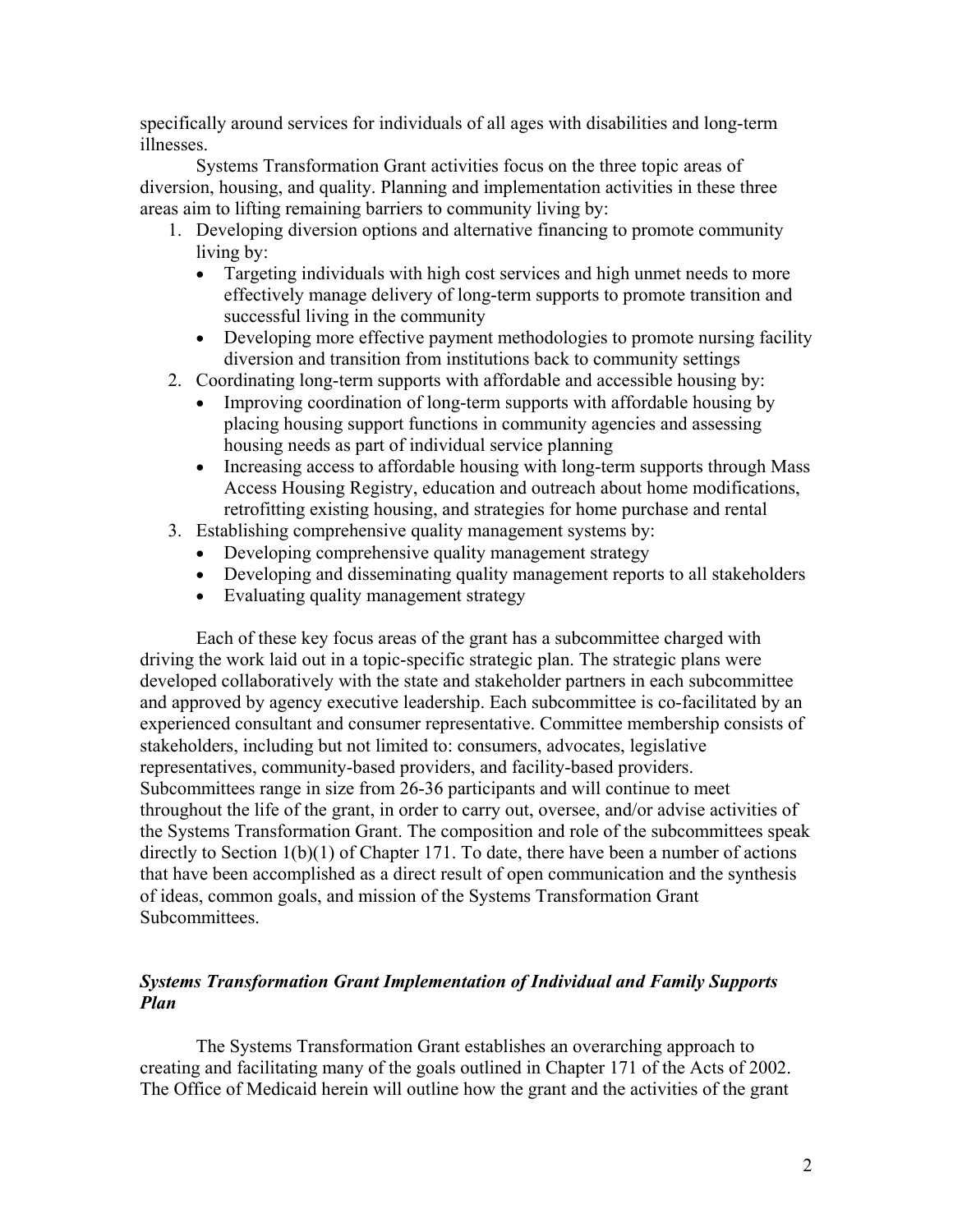committees directly address the various sections of the plan. The activities of the Systems Transformation Grant are focused on individuals and families who would primarily be supported by services managed by the MassHealth Office of Long-Term Care as well as other state agencies providing long-term support services.

*(1) to develop interagency collaboration and public and private partnerships in order to: increase access to services; coordinate resources and referrals; pool funds to better support those with multiple disabilities; and provide technical assistance, training and outreach to consumers, specialized providers and community service providers about the philosophy and goals of individual and family support plans and progress toward those goals;* 

The Systems Transformation Grant strategic plan addresses the above items and over the next four years of implementation, the Office of Medicaid will be able to report on the progress of transformation activities addressing the coordination of resources and referrals, and increasing access to services to better serve individuals with multiple disabilities and their families. Additionally, the Office of Medicaid is currently preparing an application for an 1115 Research and Demonstration Waiver with the Centers for Medicare and Medicaid Services (CMS) that will address many of the long-term care needs of the disabled and elderly populations and their families.

*(2) to create opportunities for individuals with disabilities and their families for oversight of, and input into, the direction and development of policies and programs involving support services funded by the departments' local, regional and central offices and their vendor agencies;* 

Building on the work of the Real Choices and Independence Plus Grants and the stakeholder involvement process of policy and program development, the Systems Transformation Grant structure has worked to integrate a wide variety of stakeholders into discussions on policy and program development. The Real Choices and Independence Plus grants, established the groundwork for collaborative policy processes with the Office of Medicaid and related agencies which provide long-term support services. This groundwork now is represented in the Systems Transformation grant, in the diverse representation of consumers around the table in policy discussions.

*(3) to specify long and short-term objectives and strategies for implementing accessible and flexible supports for individuals with disabilities or chronic illnesses and their families and to review progress toward long and short-term objectives specified in the previous plan. Long-term strategies should span multiple years and the range of years shall parallel the department's usual short and long-term planning patterns;* 

During the nine month strategic planning period, the state agency staff and stakeholder partners established many long and short-term goals for change. As part of both the national and the state specific evaluation of the Systems Transformation Grant, long and short-term goals will be monitored and reported. These interim evaluation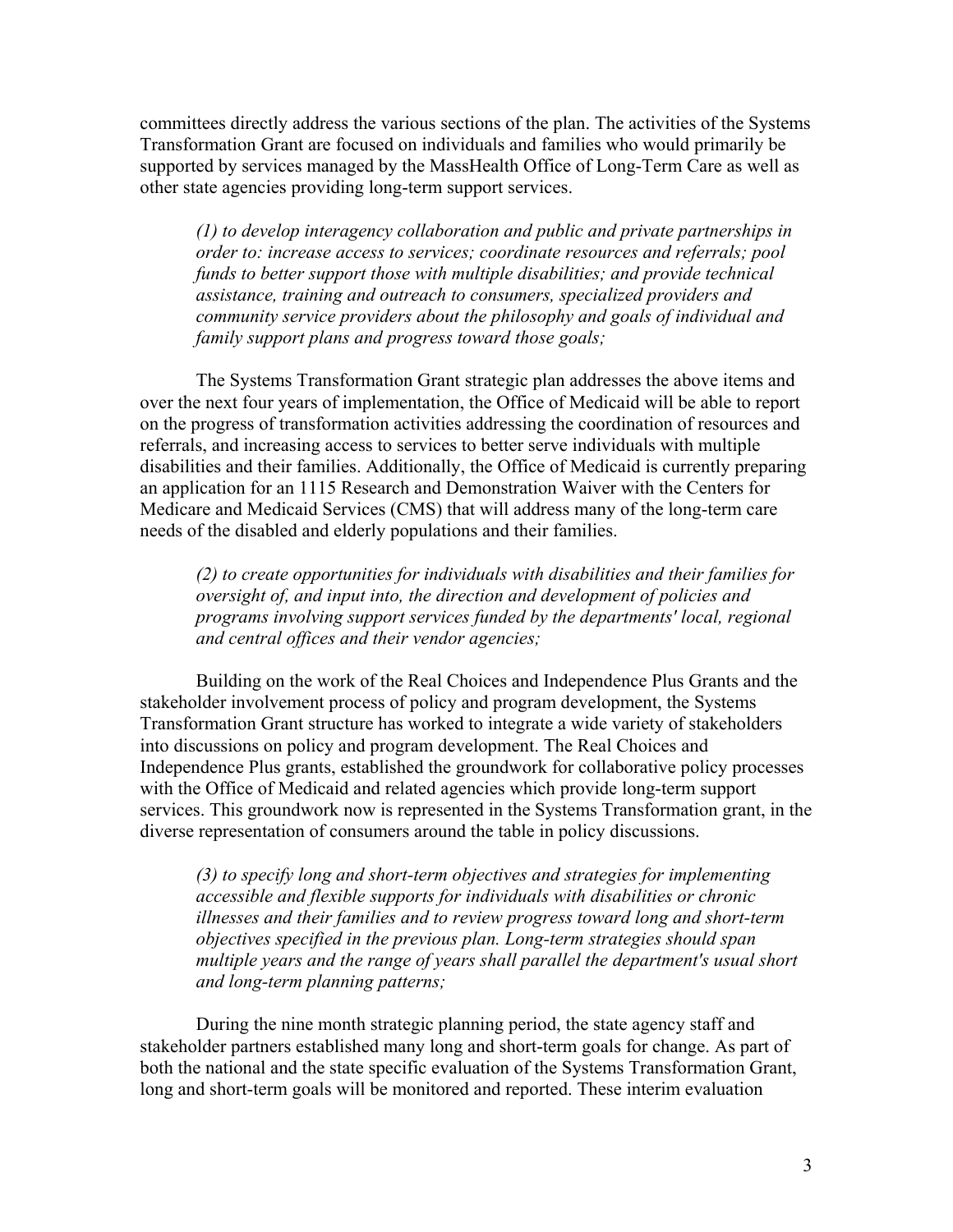reports will be publicly available documents and will be closely reviewed by all stakeholders.

*(4) to identify family support resources that shall be used to achieve goals and objectives specified in the plan and to analyze the current flexibility of departmental funding mechanisms in order to identify any adjustments needed to more adequately provide family supports for those families prioritized for funding within the guidelines of each department mandate;* 

A specific goal of the diversion and alternative financing subcommittee is to evaluate the financing mechanisms that promote flexibility in supports for individuals of all ages with disabilities and their families. As with all other grant activities, activities related to this goal will be carried out in a forum where gaining input from a diverse group of stakeholders, including individual consumers and family members, is a primary guiding principle behind the activities.

*(5) to enable the full participation of individuals with disabilities or chronic illnesses and their families in community life in a way that maintains respect and sensitivity to choices made by all cultures;* 

All grant activities are guided by the following overarching mission and vision statements:

- **Mission Statement:** Our mission for this Systems Transformation grant is to create, strengthen, and integrate systems of community-based long-term supports that are high in quality, allow for effective diversion strategies, are coordinated with accessible and affordable housing, and provide optimal choice for people with disabilities and elders.
- **Vision Statement:** Our vision for "Community First" is for citizens to be empowered to live with dignity and independence in their communities through access to person-centered, integrated systems, supports and choices.

Further, each of the subcommittees have written into their strategic plans, how they will keep their own guiding principles, of consumer focus and involvement, emphasized in the work they pursue and recommend for adoption by the state.

### *(6) to expand the capacity of community services to include persons with disabilities or chronic illnesses by training and educating community service providers; and*

There currently exist several synergistic groups/projects at the state level which are working to further expand capacity of and access to community services. One example of this, is the Aging and Disability Resource Center (ADRC) project, which brings together two distinct community service providers—the ASAPs (Aging Service Access Points) and the ILCs (Independent Living Centers) to create a "no wrong door" approach to resource referrals and community service provision. Historically, these two groups have worked independently of each other. Through the piloting, and now proposed expansion of this approach, individuals of all ages have better access to the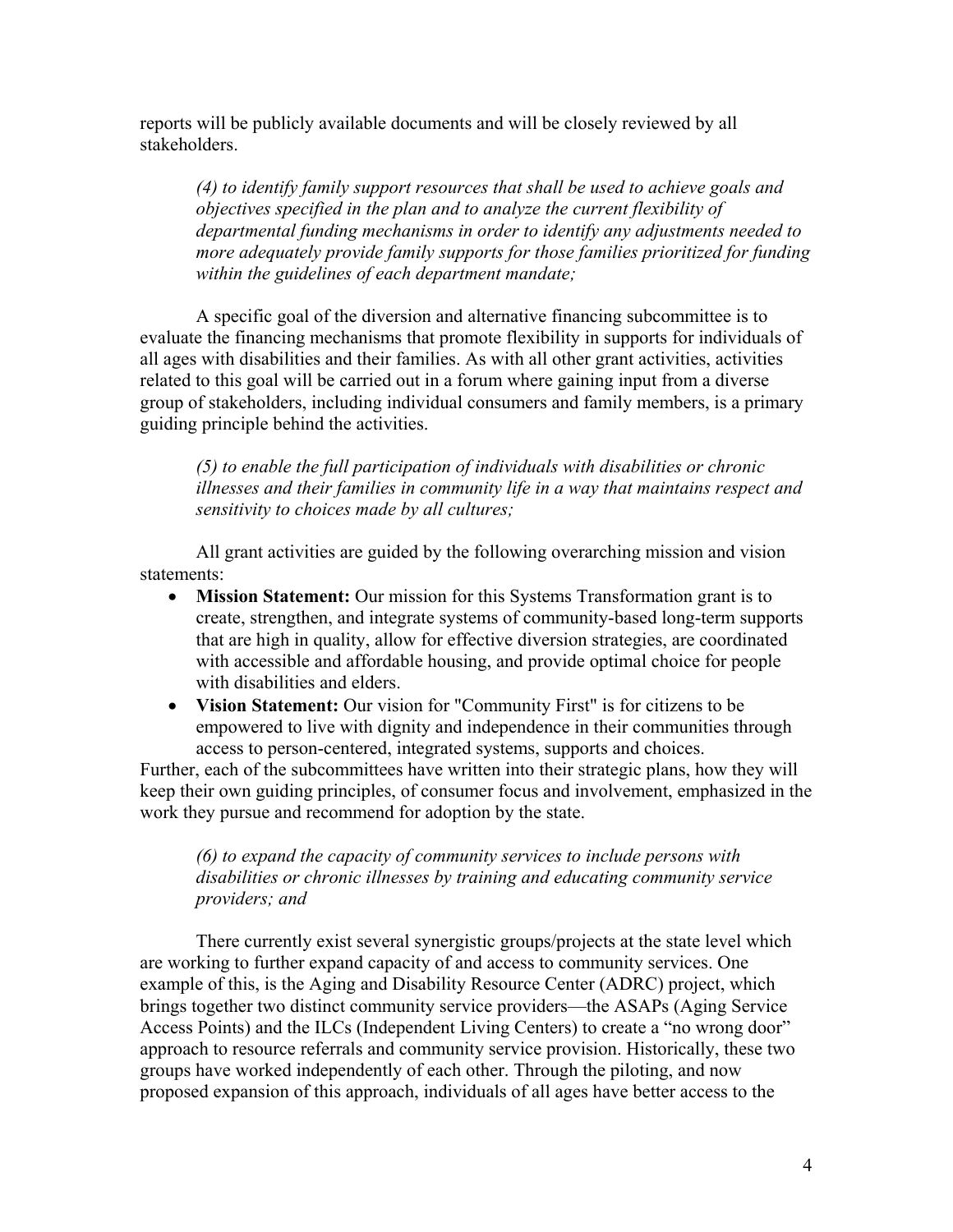services and referrals that both of these agencies provide, due to the collaboration and sharing of information this effort has resulted in.

Another group that was an outgrowth of past collaboration in grants is the Common Ground Group, currently organized by executives from the Massachusetts Office of Disabilities and Community Services and the Executive Office of Elder Affairs. This group consists of both community and facility providers, with consumers and state agency staff also around the table. The goal of this group and their monthly meetings are to find a "common ground" in the future of long-term care within the Commonwealth. With the facility based and community based providers around the same table, they are both gaining an appreciation and positive outlook on what each of their roles are in the future of long-term support provision in the state.

Lastly, a key component to all of the goal areas of the Systems Transformation grant is outreach to the community on what is available and what is changing. As implementation moves forward, there will be widespread efforts to make information about community services available to providers and consumers.

#### *(7) to empower consumers and ensure their active leadership and advocacy through opportunities for education, leadership development and training.*

Through the participatory policy development process established by this and previous grants and state initiatives, the Office of Medicaid is developing ways to work with the advocate community in effective ways toward common goals. It is in fact a goal of the quality subcommittee to design and implement a quality management system, processes, methods, and standards that significantly and meaningfully involve consumers and family members at all levels of design and implementation. As part of this goal, there will be many opportunities for consultation, input, and participation in the policy development process.

### **PART II**

#### *FY 2006 MassHealth Activities Related to Individuals and Family Support Plan*

Over the past year, in addition to the Systems Transformation Grant activities, there have been some integral changes to the health care landscape in Massachusetts and the MassHealth program that aim to improve supports to families and individuals.

On April 12, 2006 Governor Romney signed landmark legislation to reform the health care system in Massachusetts. The legislation, Chapter 58 of the Acts of 2006, titled *An Act Providing Access to Affordable, Quality, Accountable Health Care*, was designed to provide access to affordable health insurance coverage to all Massachusetts residents and help control rising health care costs. The Act creates a new private insurance-based premium assistance program, called the Commonwealth Care Health Insurance Program, administered by the Connector, for individuals at or below 300% FPL who are uninsured and not eligible for Medicare or MassHealth. For the first three years of the program, Medicaid managed care organizations will exclusively offer the products. This market exclusivity is tied to meeting enrollment benchmarks, which if not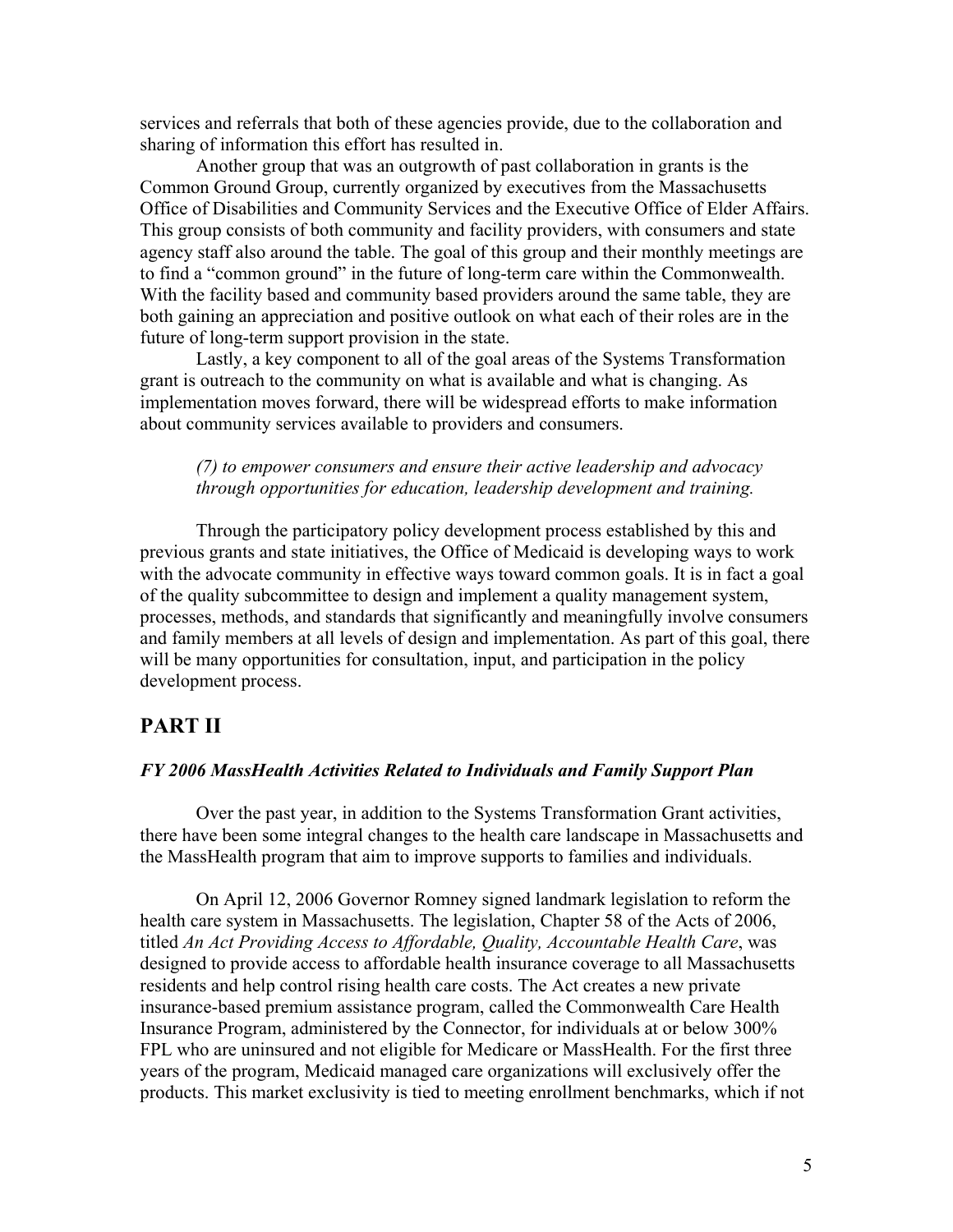met could open the market to commercial insurers. Total premiums for the products are expected to be about \$300 per month. The Connector will develop a sliding scale premium schedule based on income and will remit premium assistance subsidies, along with the individual's portion of the premium contribution, directly to the health plan. The premium subsidies are eligible for federal financial participation (FFP), or federal match, as "Safety Net Care Pool" payments, as authorized in the MassHealth 1115 waiver extension approved by CMS in January 2005.

Additionally, there were a number changes to MassHealth 1115 Demonstration Project that were approved in the above mentioned waiver extension, which further expand supports to individuals and families. These include the following changes:

- o Expanding SCHIP to children from 200% to 300% FPL.
- o Expanding the Insurance Partnership for individuals from 200% to 300% FPL and limiting the subsidy for self-employed individuals to the employee subsidy only.
- o Removal of the enrollment cap for the CommonHealth program and increasing the enrollment caps the MassHealth Family Assistance/HIV, and Essential programs.
- o Restoring optional benefits to 2002 levels and expanding MassHealth services (dental to MassHealth Essential and a Wellness Program for all members tied to reduced cost-sharing).
- o Creating a two-year smoking cessation pilot program.
- o Prohibiting eligibility changes contained in our pending disability eligibility criteria waiver amendment.

One final example of programmatic changes that clearly affect individuals and families of persons with disabilities is the change to the definition of "family member" in the Personal Care Attendant (PCA) program. In March of 2006, a revised definition of a "family member" was released, now allowing an adult child, parent of an adult child, son-in-law, or daughter-in-law of a member to be a PCA. Furthermore, it is only family members classified as a member's spouse, surrogate, parent (if the member is a minor), including an adoptive or foster parent, or any legally responsible relative that are prohibited from receiving payment from MassHealth as a PCA. This change was a critical step in increasing the flexibility and availability of community supports for individuals with long-term support needs.

## **NEXT STEPS / PLANNING FOR 2008**

The activities outlined in the previous pages realign the Individuals and Family Support Plan process for the Office of Medicaid to more accurately respond to the guidelines presented in Chapter 171 of the Acts of 2002. In this realignment, we aim to shift our focus for this plan to reflect real and relevant policy movement that is currently occurring at the state level. Over the next year, appropriate parties within the Office of Medicaid will work in concert with Systems Transformation Grant staff to effectively implement a consumer review process for next year's plan. We believe at this point, that